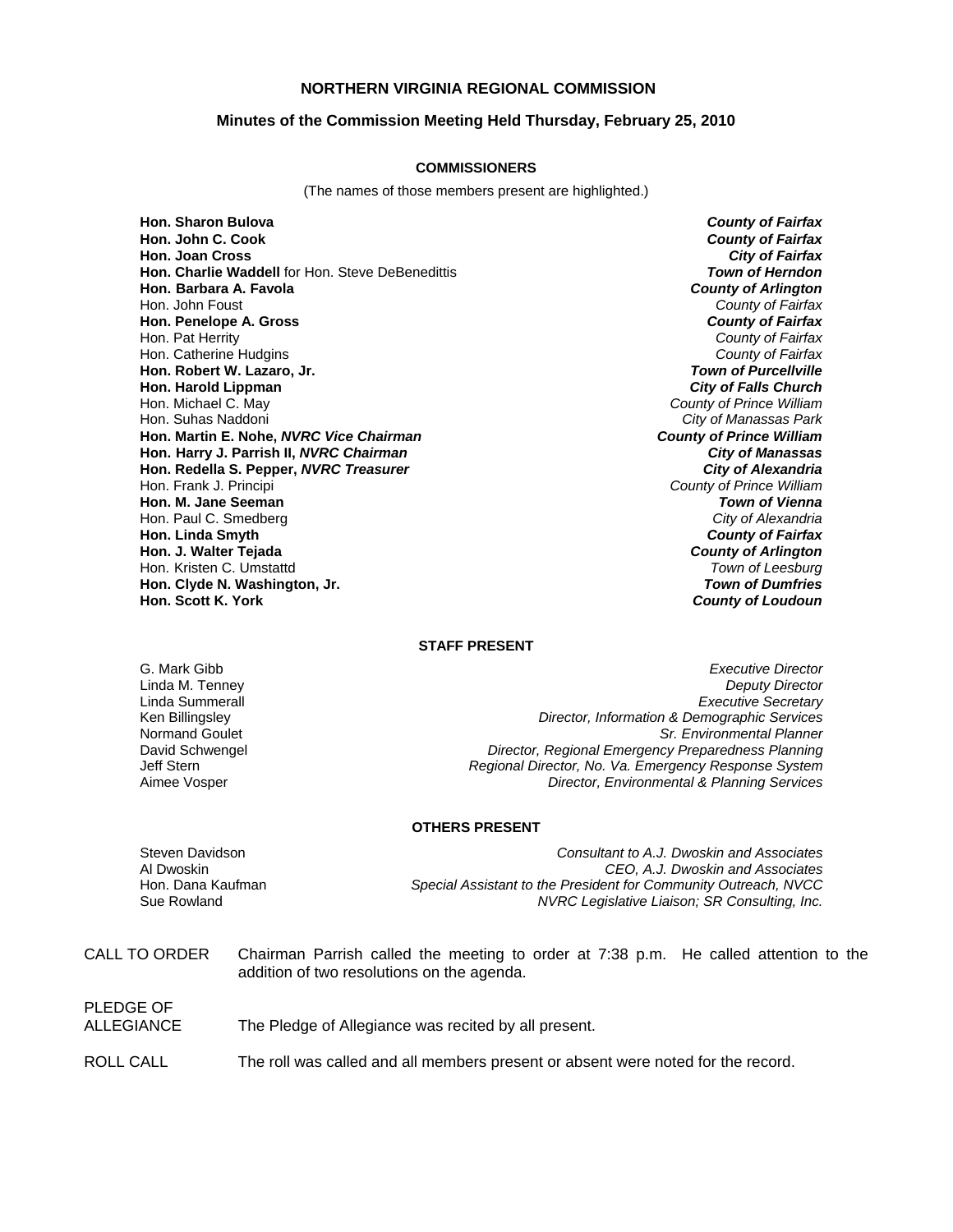Summary Minutes of the Commission February 25, 2010 Page 2 APPROVAL OF MINUTES Commissioner York moved approval of the minutes of the January 28, 2010, meeting of the Commission. The motion was seconded and carried unanimously.

PRESENTATION ECONOMIC FORECAST FOR NORTHERN VIRGINIA

 Chairman Parrish welcomed back Al Dwoskin, CEO, A.J. Dwoskin & Associates, Inc., a local real estate development and management firm; Dana Kaufman, Special Assistant to the President for Community Outreach, Northern Virginia Community College, and former member of the Fairfax County Board of Supervisors; and Steven Davidson, economist with A.J. Dwoskin & Associates, Inc., formerly with the bond association. The Commission heard from the presenters last April on the credit crisis.

Mr. Davis commented that economic growth will be slow for the next few years. The core observations are (1) consumers are strapped and will be strapped for the foreseeable future, (2) it is not known if the residential real estate recovery that began in late 2009 is sustainable, and (3) commercial property values are expected to drop, particularly in the outlying suburbs. The good news is that the Northern Virginia region is in much better shape than the rest of the country and should maintain this position.

The analysis looked at:

- Residential market
- Commercial market, including rising office vacancy rate and declining construction rate
- Banks' real estate lending capacity
- Property taxes
- Sales tax revenue change in 2008 and 2009
- Expected decrease in state aid to localities

The Commissioners and the presenters discussed the impact on local government revenues, and the possibility of collaborative purchasing between the schools and jurisdictions as well as possible consolidation of some functions as a way to economize.

CONSENT AGENDA Commissioner Lazaro moved approval of the Consent Agenda, consisting of the Financial Reports for December 2009. The motion was seconded and unanimously carried.

RESOLUTION<br>NO. P10-14

AUTHORIZATION TO RECEIVE AND SUBCONTRACT 2010-2011 PART A (including Minority AIDS Initiative) FUNDS FOR SERVICES UNDER THE RYAN WHITE HIV/AIDS TREATMENT MODERNIZATION ACT OF 2009

Commissioner Nohe moved adoption of Resolution No. P10-14. The motion was seconded. Commissioner Bulova commented that if the region did not have NVRC it would not be eligible for these federal funds; this is an example of how a planning district commission serves the state. The motion carried unanimously.

RESOLUTION

NO. P10-15 AUTHORIZATION TO RECEIVE AND SUBCONTRACT 2010-2011 PART B FUNDS FOR SERVICES UNDER THE RYAN WHITE HIV/AIDS TREATMENT MODERNIZATION ACT OF 2009

> Commissioner Lazaro moved adoption of Resolution No. P10-15. The motion was seconded and carried unanimously.